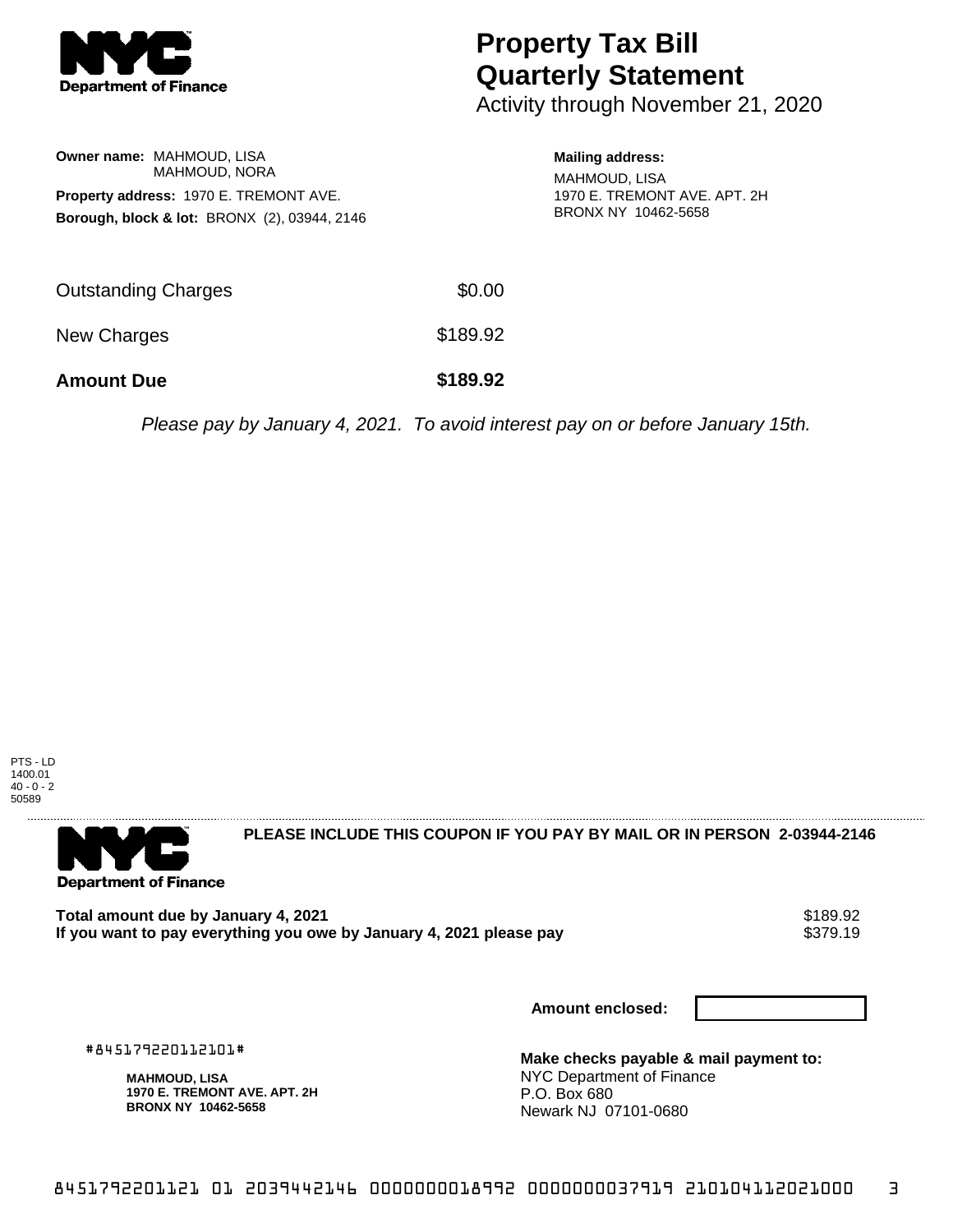

| <b>Billing Summary</b>                                                     | <b>Activity Date Due Date</b> |                     | Amount        |
|----------------------------------------------------------------------------|-------------------------------|---------------------|---------------|
| Outstanding charges including interest and payments                        |                               |                     | \$0.00        |
| <b>Finance-Property Tax</b>                                                |                               | 01/01/2021          | \$200.36      |
| <b>Adopted Tax Rate</b>                                                    |                               |                     | $$-10.44$     |
| <b>Total amount due</b>                                                    |                               |                     | \$189.92      |
| <b>Tax Year Charges Remaining</b>                                          | <b>Activity Date</b>          | <b>Due Date</b>     | <b>Amount</b> |
| <b>Finance-Property Tax</b>                                                |                               | 04/01/2021          | \$200.36      |
| <b>Adopted Tax Rate</b>                                                    |                               |                     | $$-10.44$     |
| Total tax year charges remaining                                           |                               |                     | \$189.92      |
| If you want to pay everything you owe by January 4, 2021 please pay        |                               |                     | \$379.19      |
| If you pay everything you owe by January 4, 2021, you would save:          |                               |                     | \$0.65        |
| How We Calculated Your Property Tax For July 1, 2020 Through June 30, 2021 |                               |                     |               |
|                                                                            |                               | Overall             |               |
| Tax class 2 - Residential More Than 10 Units                               |                               | <b>Tax Rate</b>     |               |
| Original tax rate billed                                                   |                               | 12.4730%            |               |
| New Tax rate                                                               |                               | 12.2670%            |               |
| <b>Estimated Market Value \$68,161</b>                                     |                               |                     |               |
|                                                                            |                               |                     | <b>Taxes</b>  |
| <b>Billable Assessed Value</b>                                             |                               | \$27,857            |               |
| J-51 Alteration                                                            |                               | $-17,717.00$        |               |
| <b>Taxable Value</b>                                                       |                               | \$10,140 x 12.2670% |               |
| <b>Tax Before Abatements and STAR</b>                                      |                               | \$1,243.88          | \$1,243.88    |
| J51 Abatement                                                              |                               |                     | $$-463.32$    |
| Annual property tax                                                        |                               |                     | \$780.56      |
| Original property tax billed in June 2020                                  |                               | \$801.44            |               |
| Change In Property Tax Bill Based On New Tax Rate                          |                               |                     | $$ -20.88$    |

**NEW LAW:** To learn about Local Law 147, which requires residential buildings with three or more units to create a policy on smoking and share it with current and prospective tenants, visit www.nyc.gov/health/tobaccocontrol.

### **Home banking payment instructions:**

- 1. **Log** into your bank or online bill pay website.
- 2. **Add** the new payee: NYC DOF Property Tax. Enter your account number, which is your boro, block and lot, as it appears here: 2-03944-2146 . You may also need to enter the address for the Department of Finance. The address is P.O. Box 680, Newark NJ 07101-0680.
- 3. **Schedule** your online payment using your checking or savings account.

#### **Did Your Mailing Address Change?** If so, please visit us at **nyc.gov/changemailingaddress** or call **311.**

When you provide a check as payment, you authorize us either to use information from your check to make a one-time electronic fund transfer from your account or to process the payment as a check transaction.